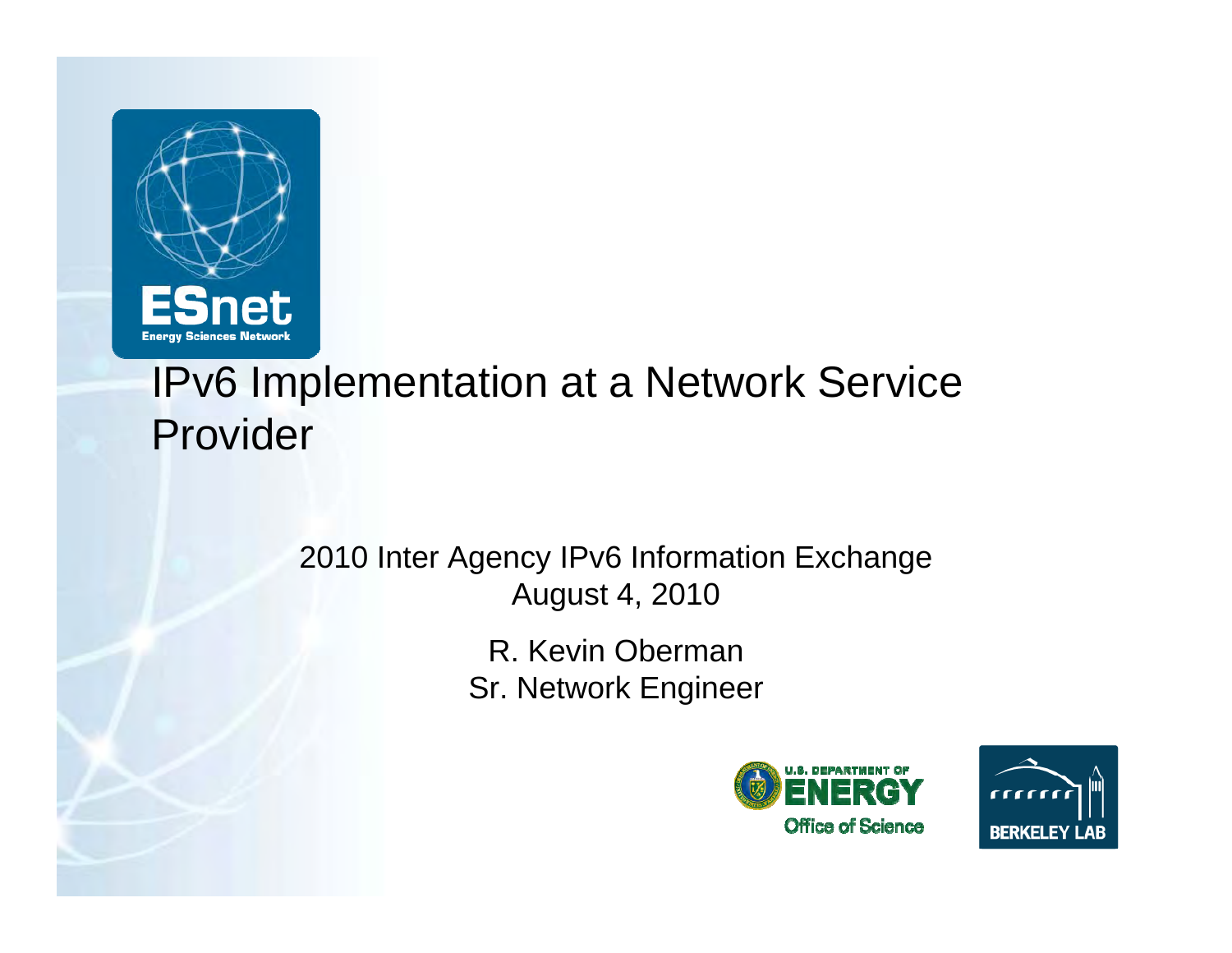## Who Are We?



ESnet is the network provider for the Department of Energy's Office of Science

- $\bullet$  ESnet is a networking pioneer with nearly a quarter century of networking
	- Began as MFEnet in 1976
	- Became ESnet with broader mission in 1986
	- Started support of BGP4 and modern peering in 1994
	- $\bullet$ Multicast support since 1995
- • Provide network connectivity to DOE Science funded laboratories and research projects
- •Provides full commercial connectivity with over 100 commercial peers
- •ESnet is transit free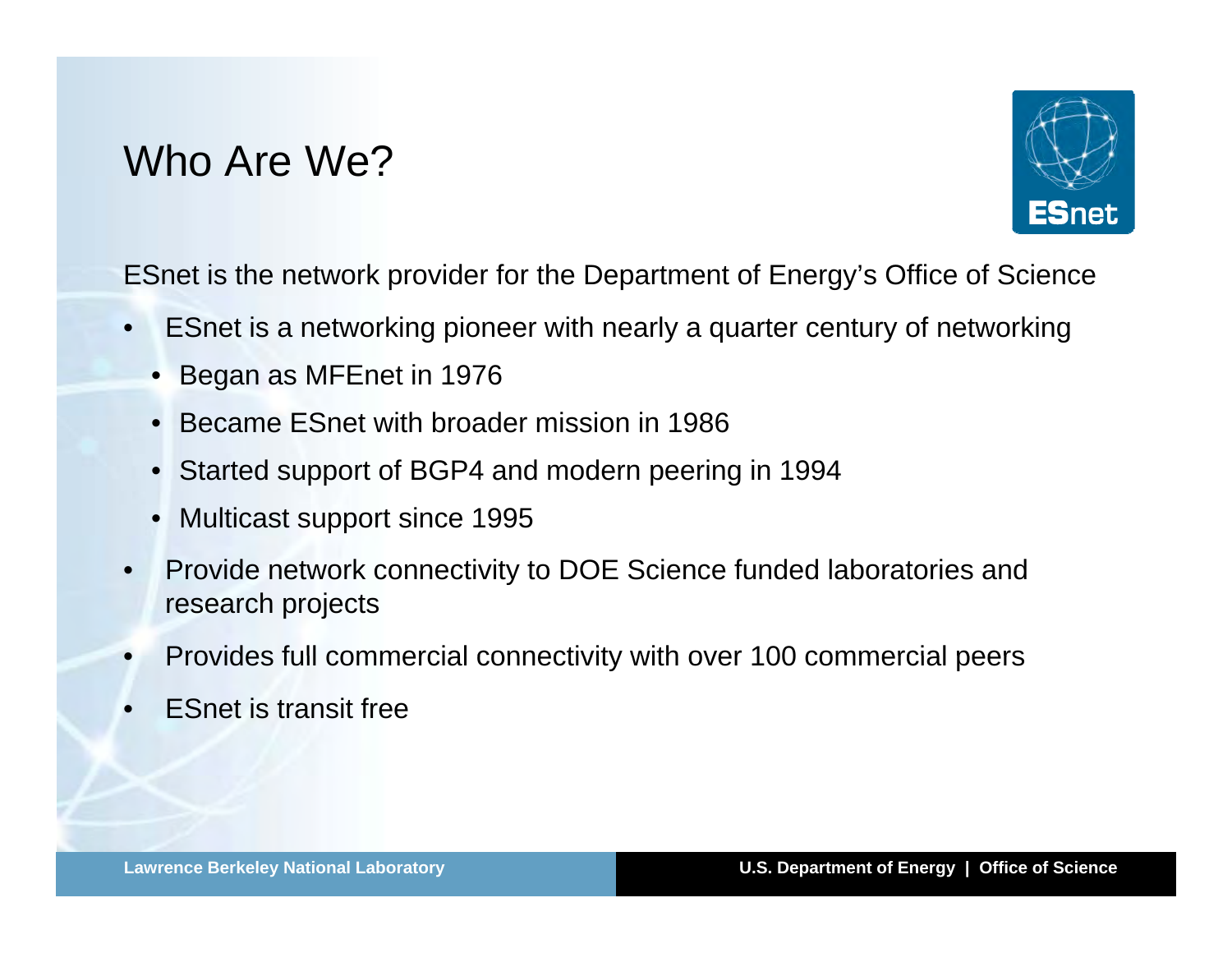# Pioneered IPv6



ESnet has pioneered IPv6 since its inception

- $\bullet$  ESnet started working on IPv6 in 1996
	- Tony Hain and Bob Fink chaired the main IPng IETF working groups
	- ESnet worked closely with Sun, Digital, Kame, and Cisco in the development and testing of IPv6 developmental code
	- Instrumental in the development of the 6-Bone
	- Partnered with Viagenie to create 6Tap, the first IPv6 Internet Exchange
	- Received the first production IPv6 address allocation from ARIN
		- First production addressed system, hershey.es.net still sits in my office in Berkeley.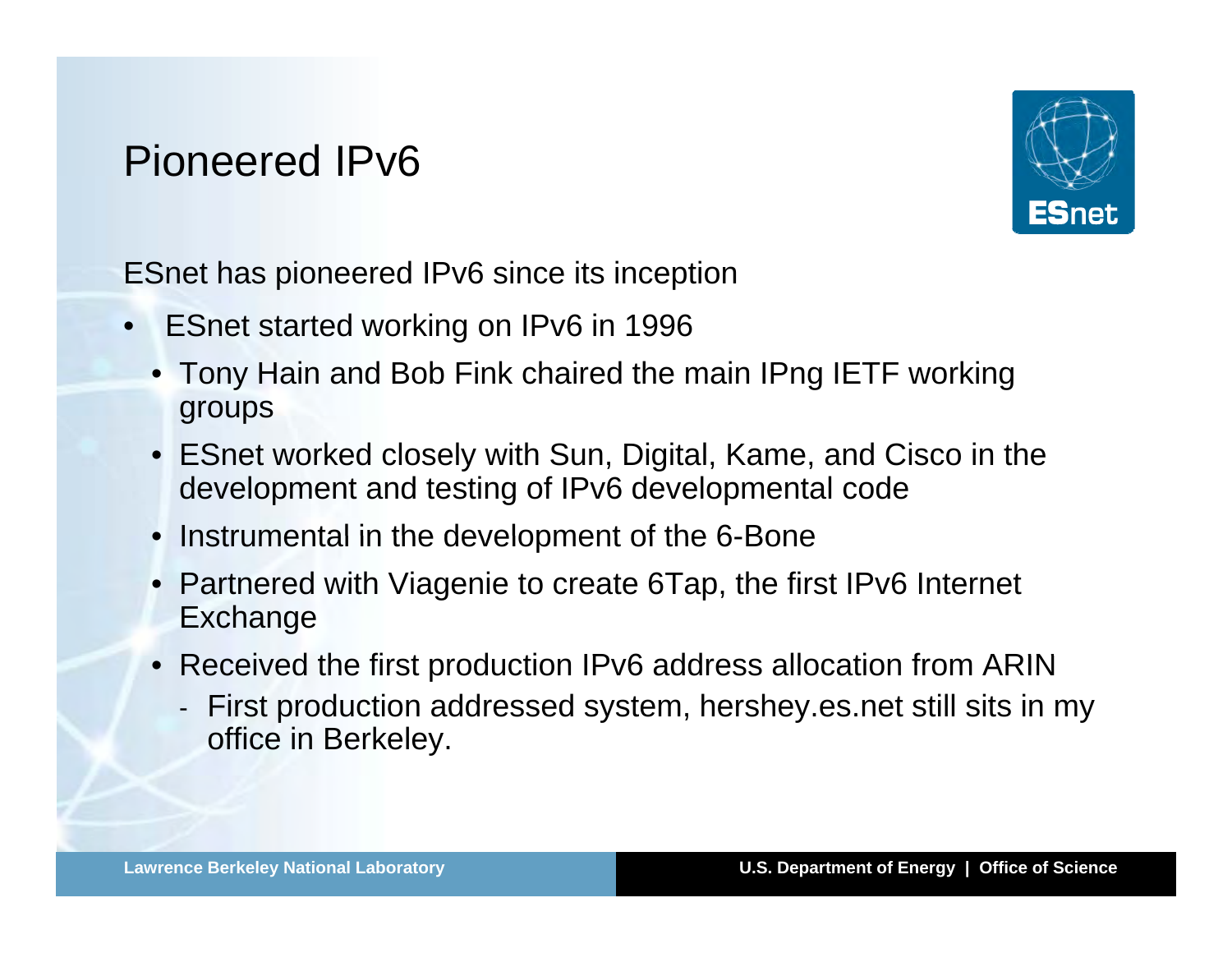# IPv6 Status



IPv6 is a fully supported production service of ESnet

- •Since 2004
- •Available to all sites and peerings
- $\bullet$ ESnet web services, NTP, DNS, and mail use IPv6
- • Currently we are our own best customers
	- That is changing
	- Sites are adding IPv6 connectivity
	- Even <sup>a</sup> couple of IPv6 services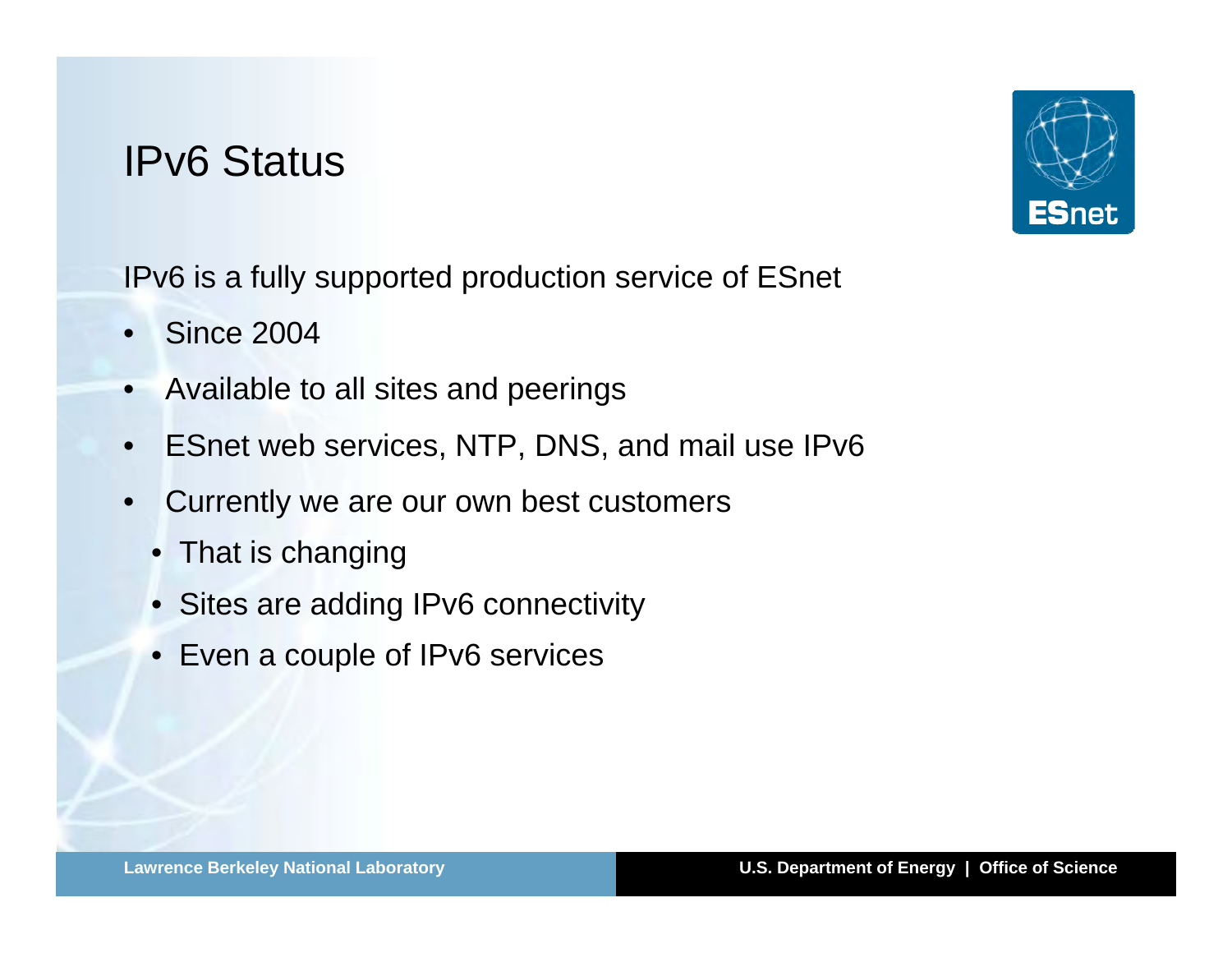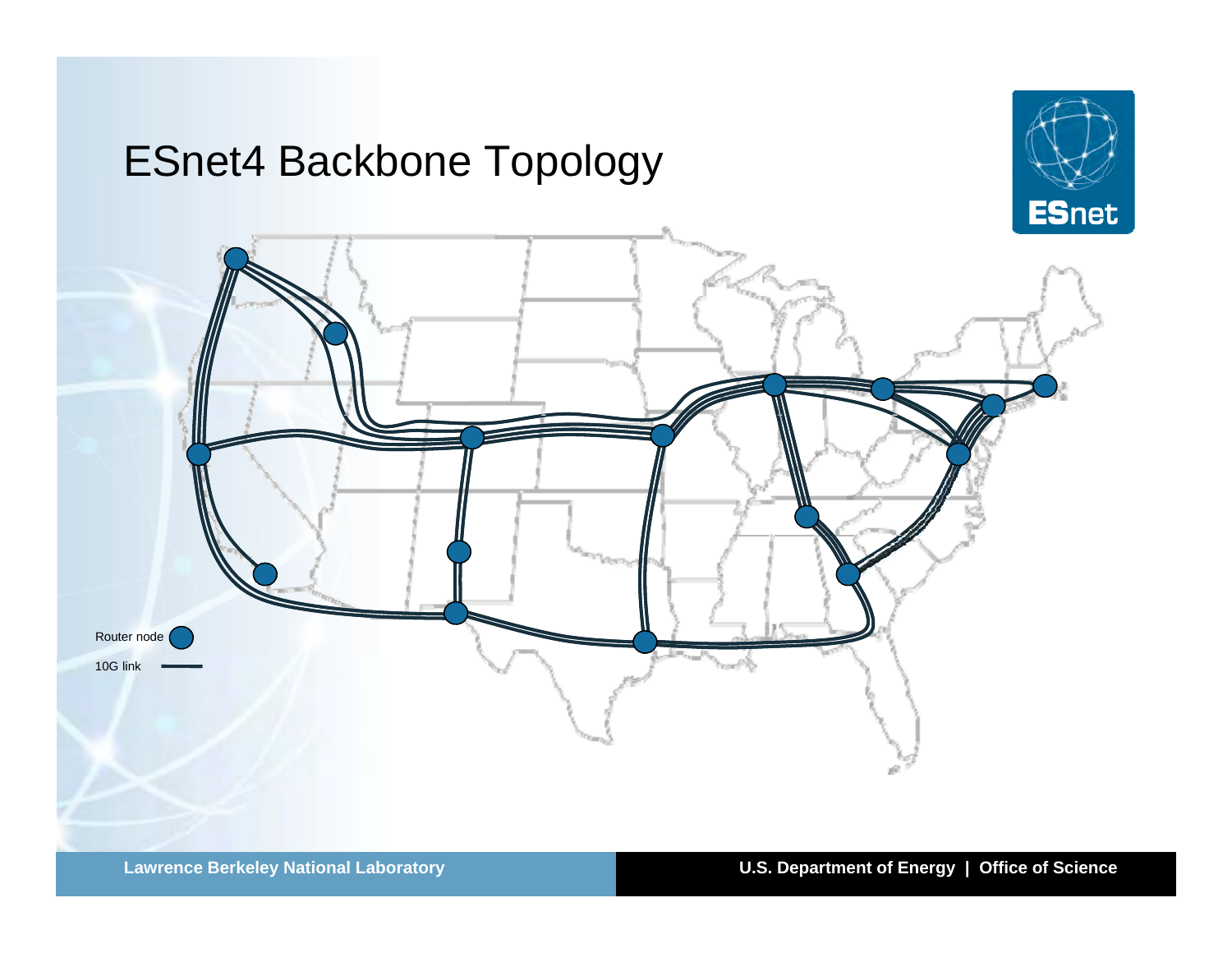## **IPv6** Implementation



- • IGP is ISIS
	- Common implementation for many protocols
	- Security advantages
- $\bullet$  iBGP advertizes IPv6 over a common mesh with IPv4
	- Be careful of next-hop self
	- Not all route vendors support this
- $\bullet$  eBGP is all native
	- ESnet does not use tunnels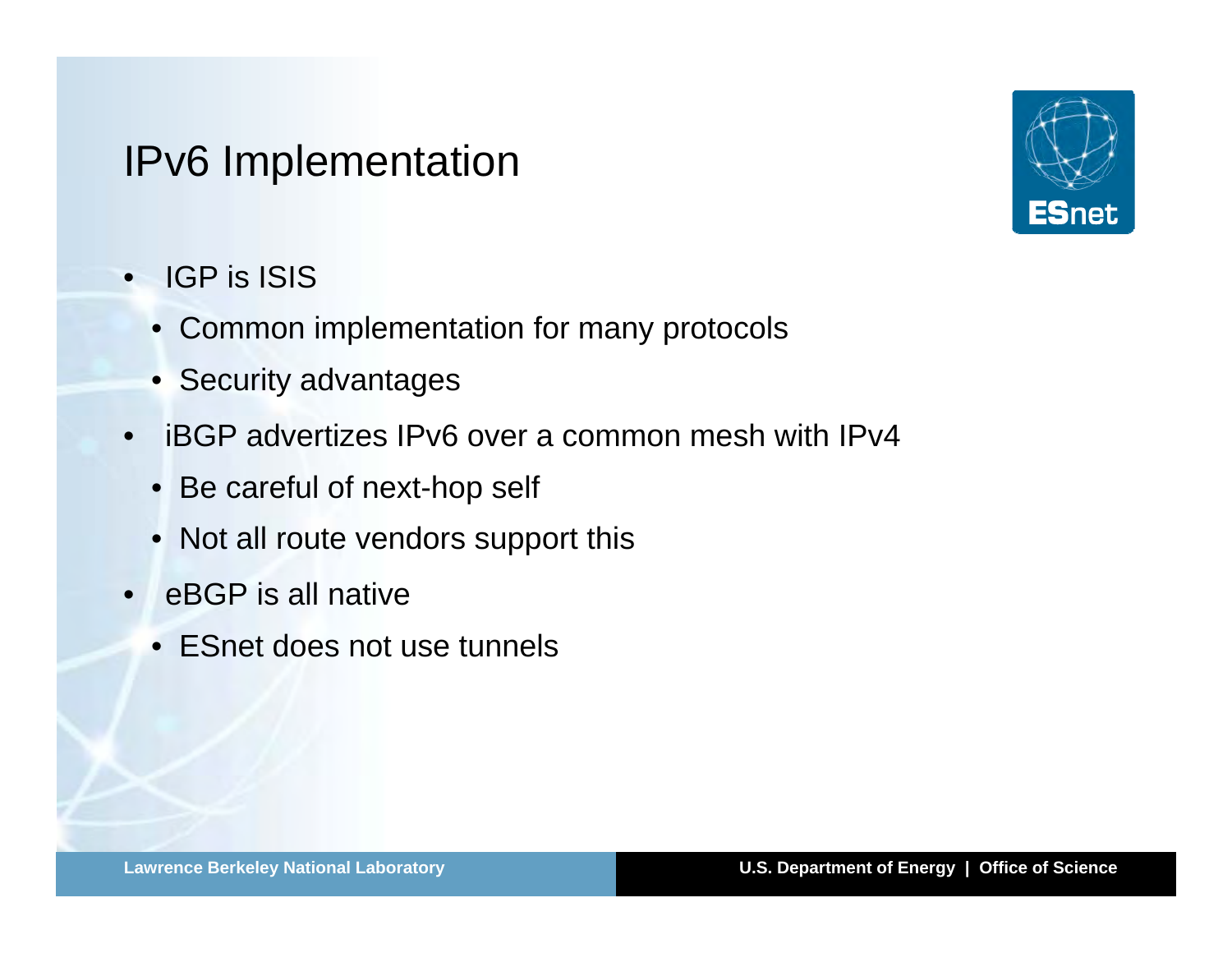#### Internal use



ESnet uses IPv6 whenever possible (and it usually is)

- •Our mail and web services are IPv6
- •DNS is IPv6
- •NTP is IPv6
- • Network management uses IPv6 (SNMP)
	- Fully implemented on CA Spectrum Network Management system
- •Console access to most systems is ssh over IPv6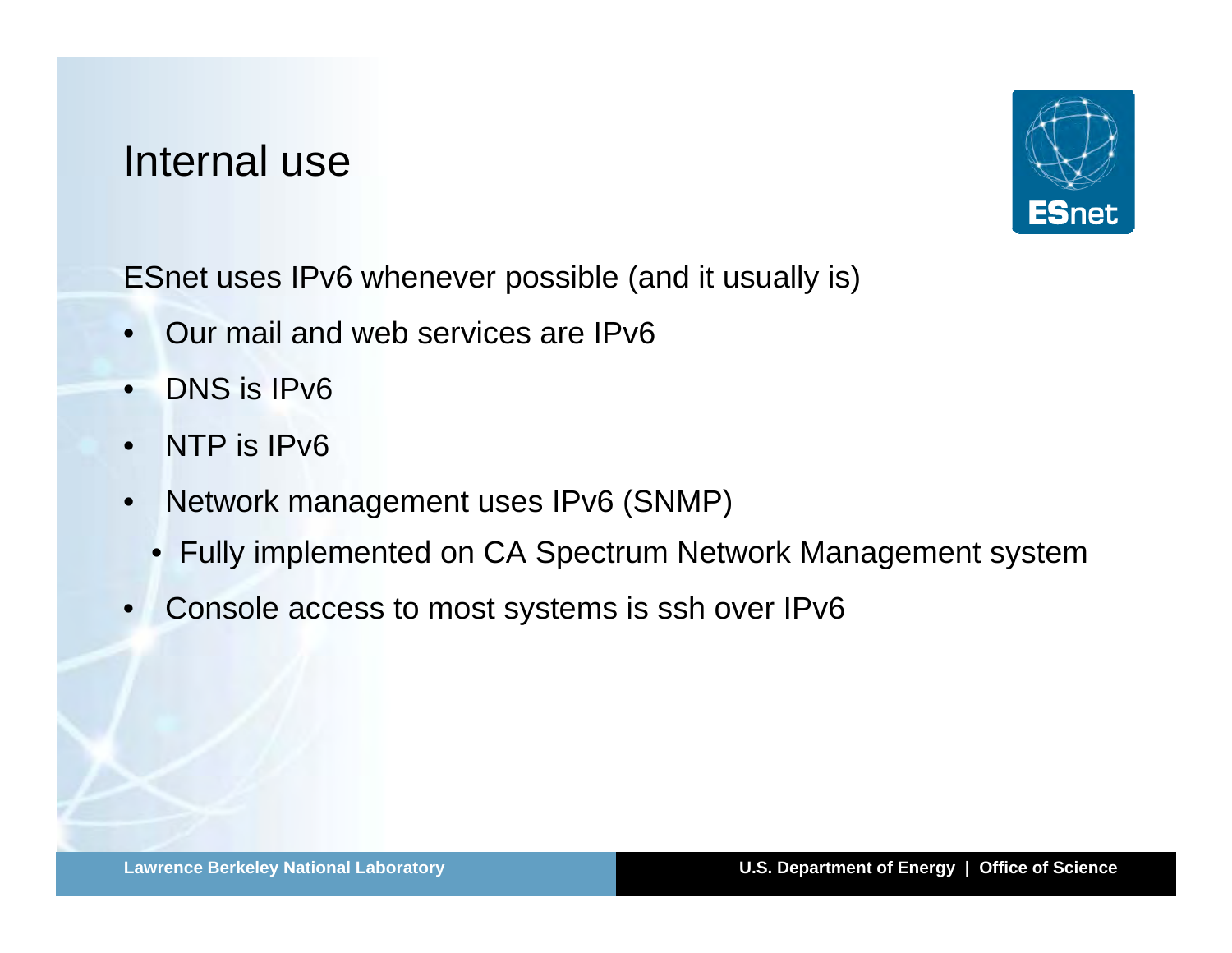# Site support



- •Provide technical assistance for sites implementing IPv6
- $\bullet$ Provide address space (Provider aggregable) in /48 chunks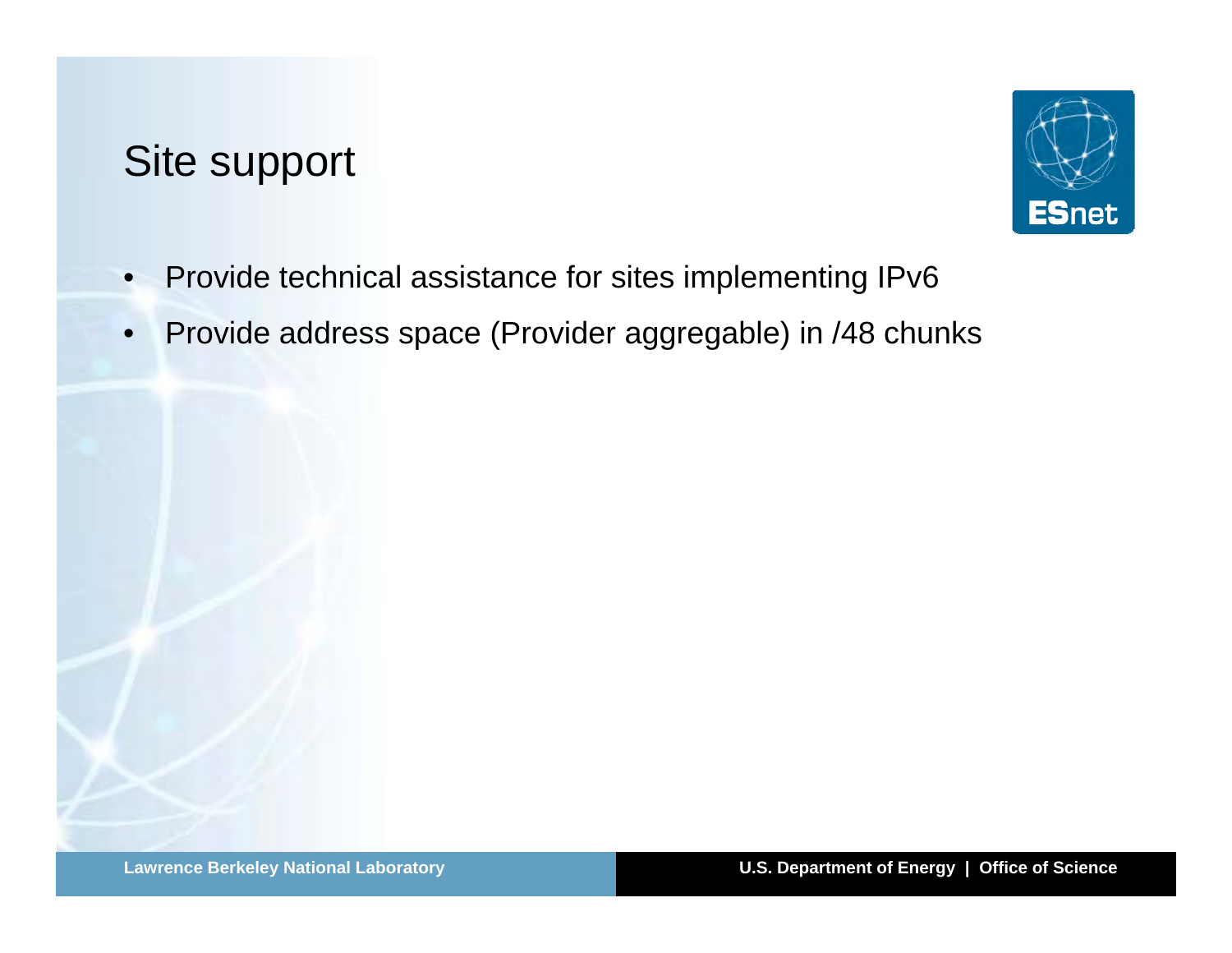# **IPv6 Peering**



- •No significant differences between IPv6 and IPv4 peering
- •Most major providers now have some level of IPv6 capability
- •Some run full dual stacks on peering routers
- • Some still depend on tunnels to reach a limited number of dual-stack routers
- •Some provide IPv6 only at <sup>a</sup> limited number of locations

The situation has improved significantly in the past 12 month for commercial providers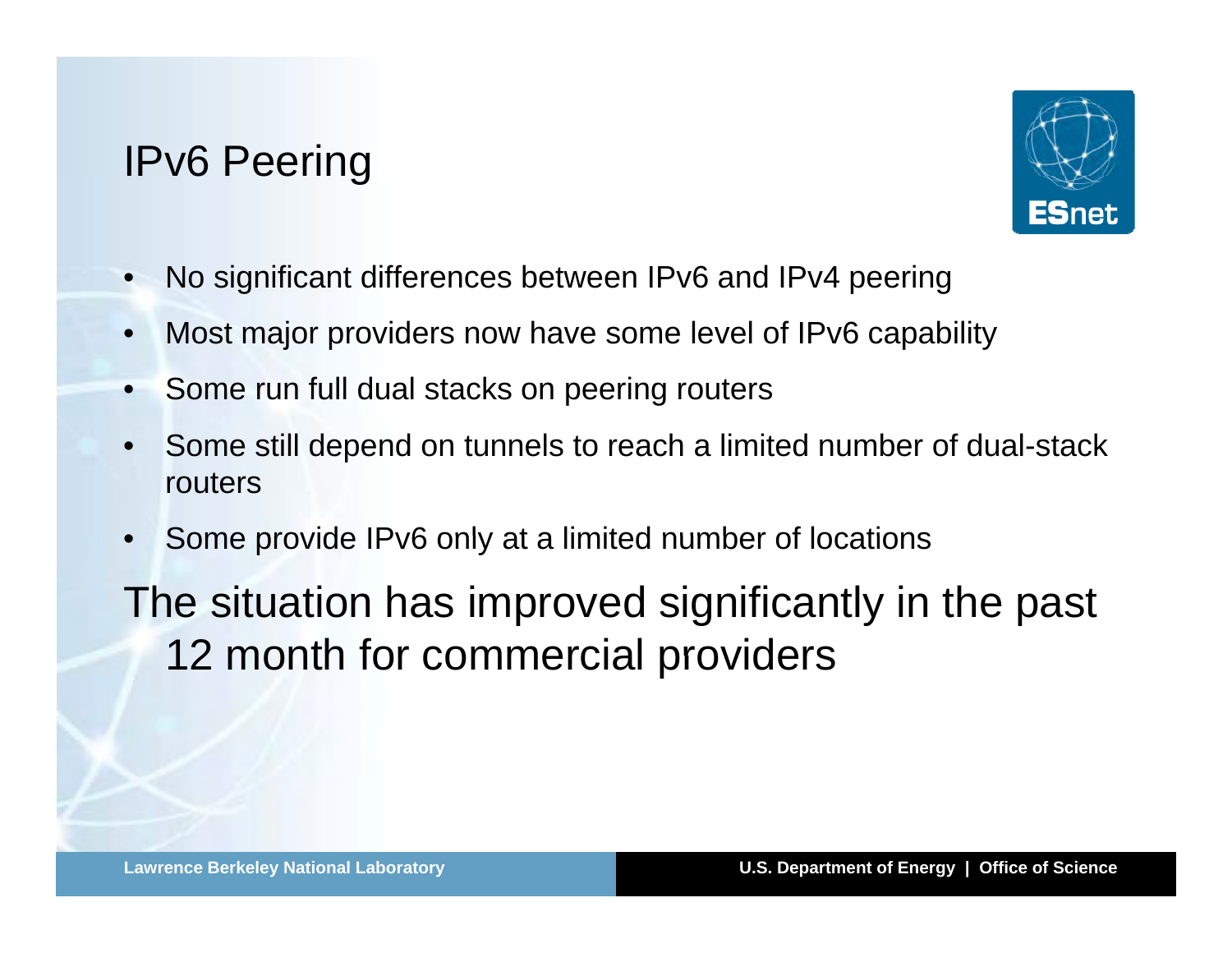# Issues with IPv6 support



- • Many management tools do not yet support IPv6
	- This is changing, but rather slowly
	- Will change must more quickly when customers start demanding FULL IPv6 feature parity
		- (you all do that already, don't you?)
- $\bullet$ Not much of a registry for IPv6 routing information
- •Many peering monitoring tools have limited or buggy IPv6 support
- •You need an addressing plan (or two or three)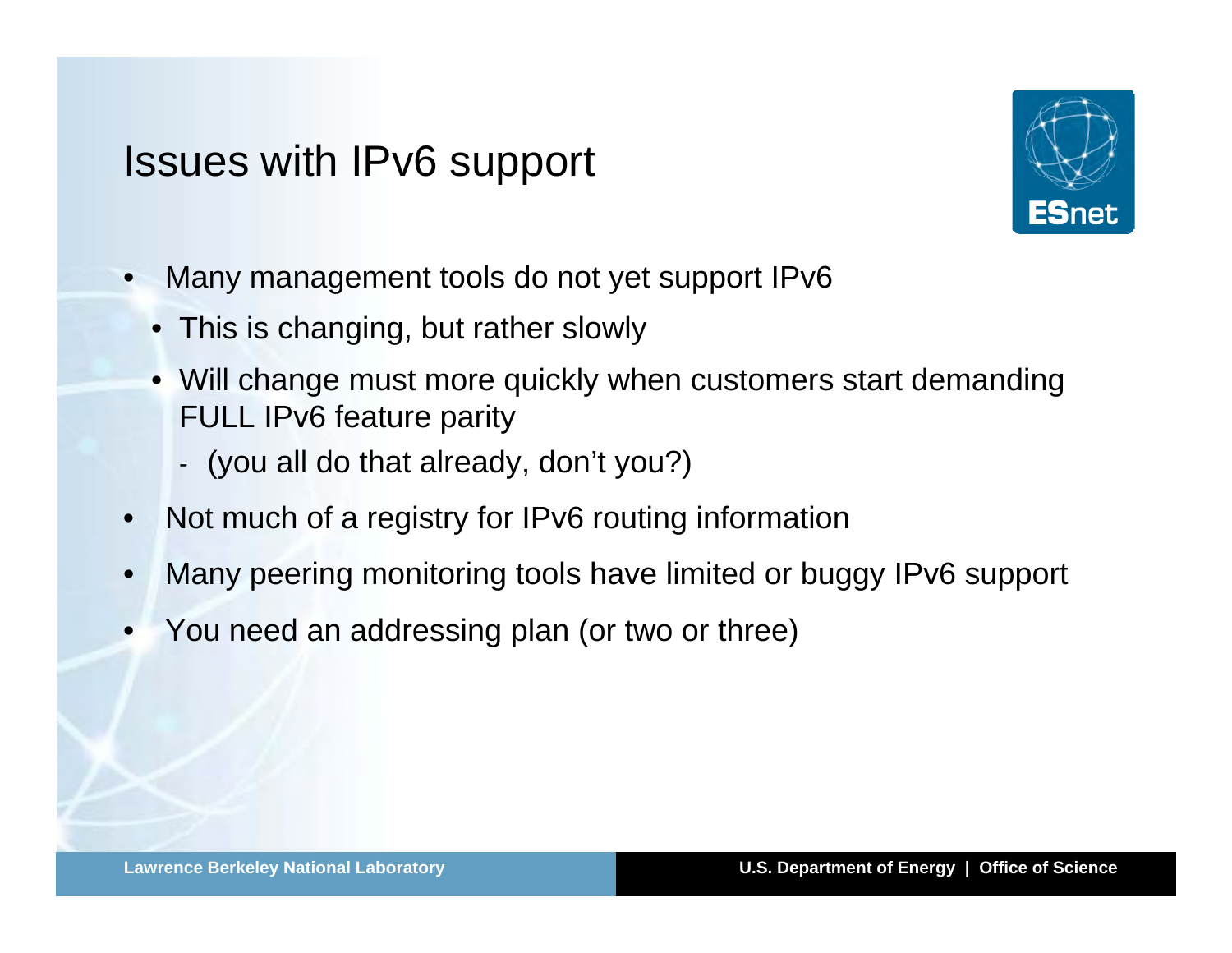## **IPv6 Addressing Plans**



- • Addressing plans are crucial to successful deployment
	- The are seldom easy
	- Will need occasional adjustment
	- May even require full replacement
		- This can almost always be avoided
- •Design the addressing plan for you logical topology
- • Always allocate more bits than you need!
	- $\bullet\,$  Addresses are plentiful and cheap
	- Don't be penny wise and pound foolish
- •Assignments should be on nibble boundaries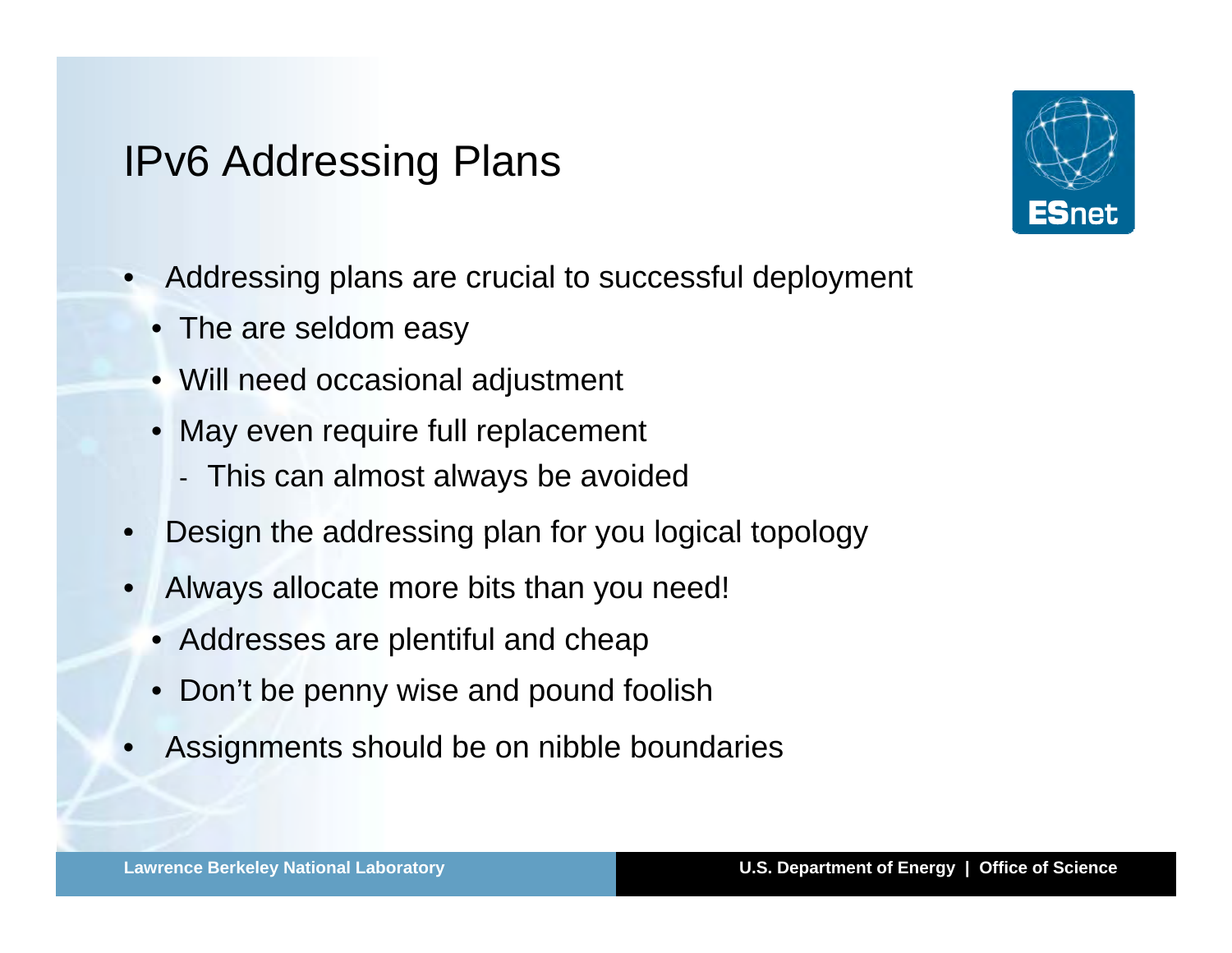# The problem that is SLAAC



- SLAAC is StateLess Address Auto Configuration
	- SLAAC seemed like a good idea
		- Simplifies readdressing
		- Does not need a DHCPv6 server, only a router
- SLAAC is a bad idea
	- Removes control
	- Adds vulnerabilities
	- Lack ability to provide added information like:
		- DNS servers
		- NTP servers
		- Fallback gateways
- •Eats the last 64 bits of the address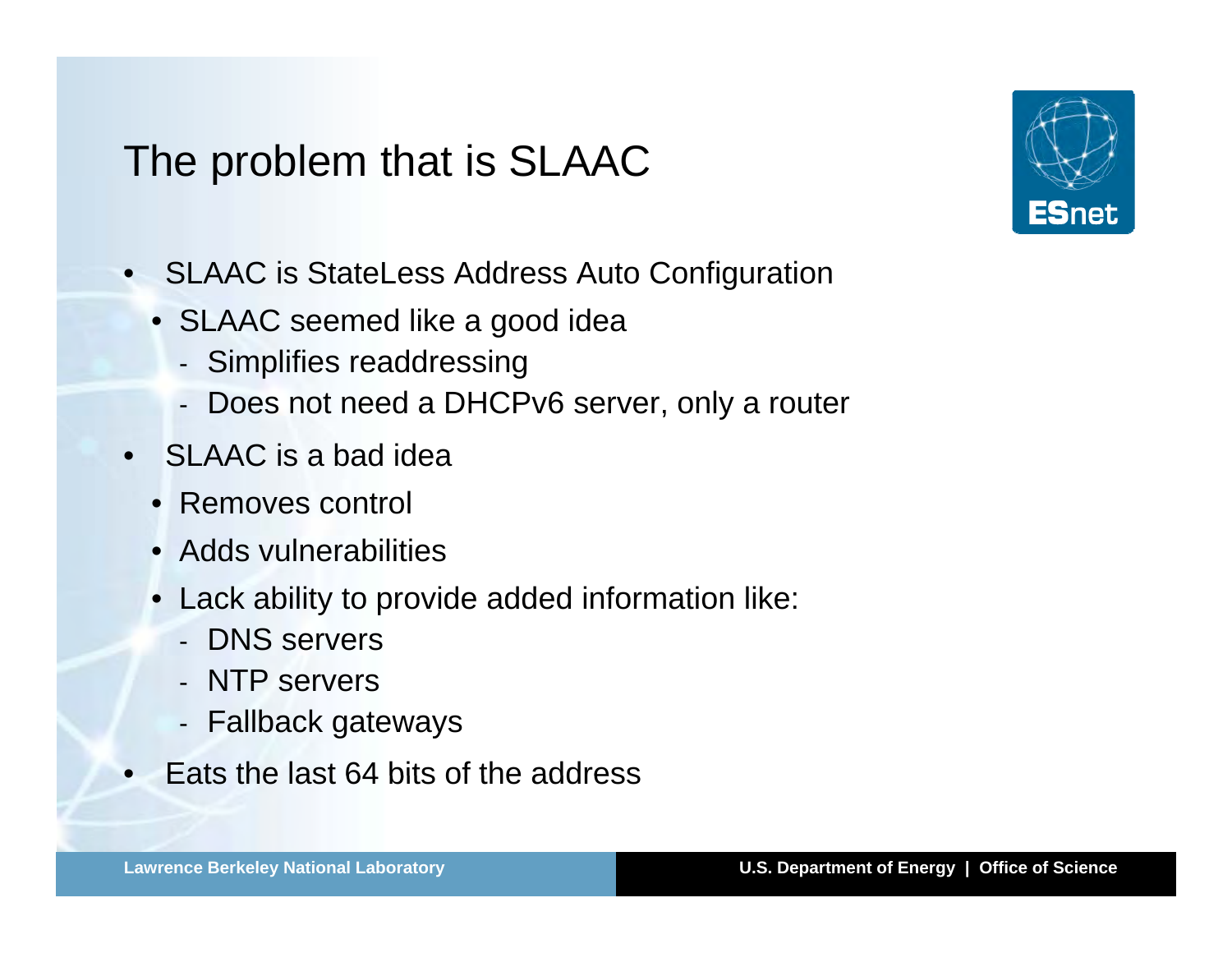# You Can't Say "NO!" to SLAAC

- •Inherent in IPv6 design
- •Systems often become RAs by accident
- • Turning it off essentially turns off IPv6
	- Demand RA-Guard to block rogue RAs

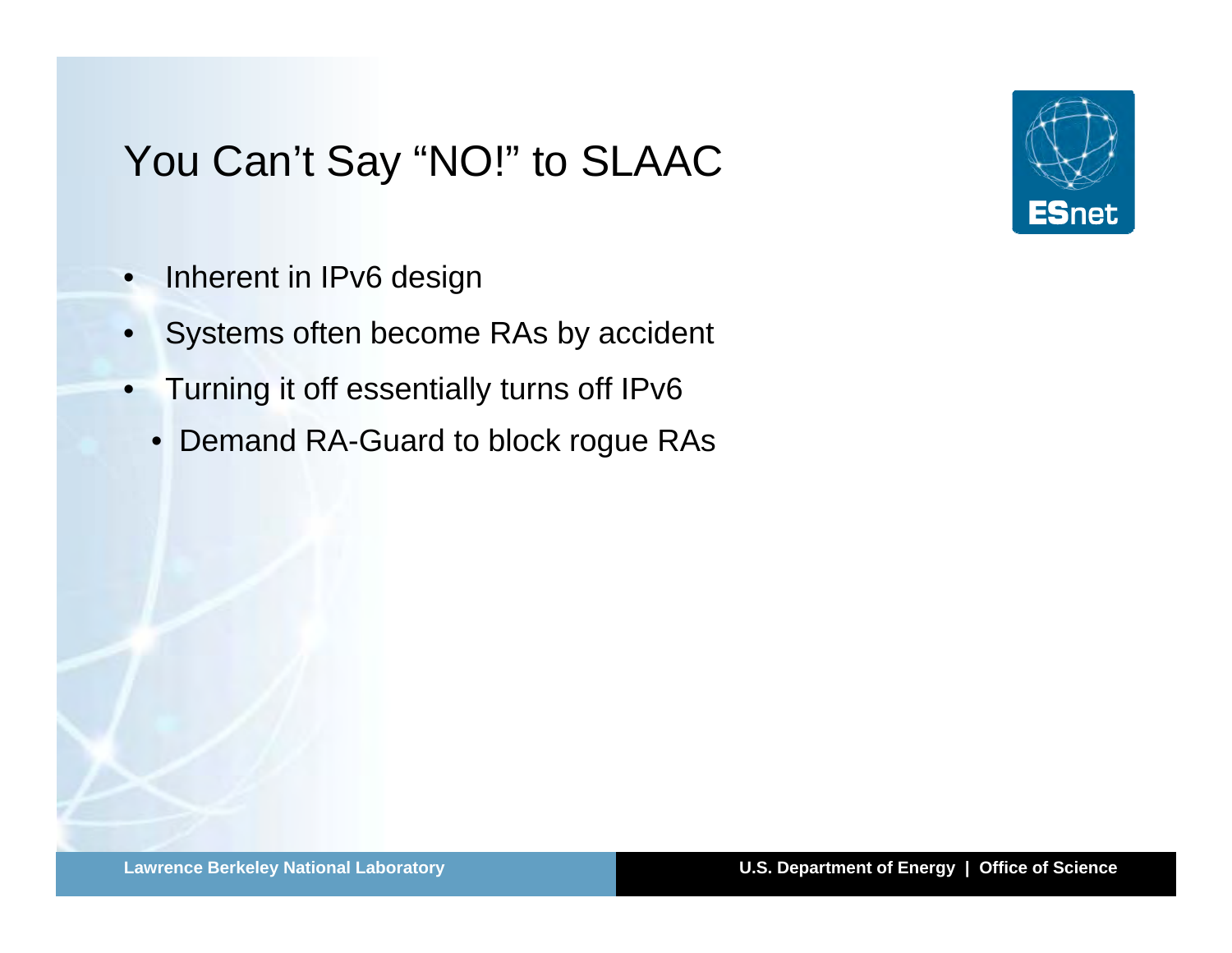# **IPv6 Security**



# It was often claimed that IPv6 has better security than IPv4 There is little or no basis for this!

- •IPv6 implementations have far less testing to find vulnerabilities
- •IPv6 is often not treated correctly by firewalls and filters
- •IPv6 has the dread Next Header system which allows "hiding" malicious headers beyond the reach of most routers
- • Hacker have been using IPv6 for some time and know it well
	- Often not used for hacking, but as a means of hiding activities
- • Ping-pong DOS attacks are often easy
	- $\bullet\,$  But they are easy to prevent/fix